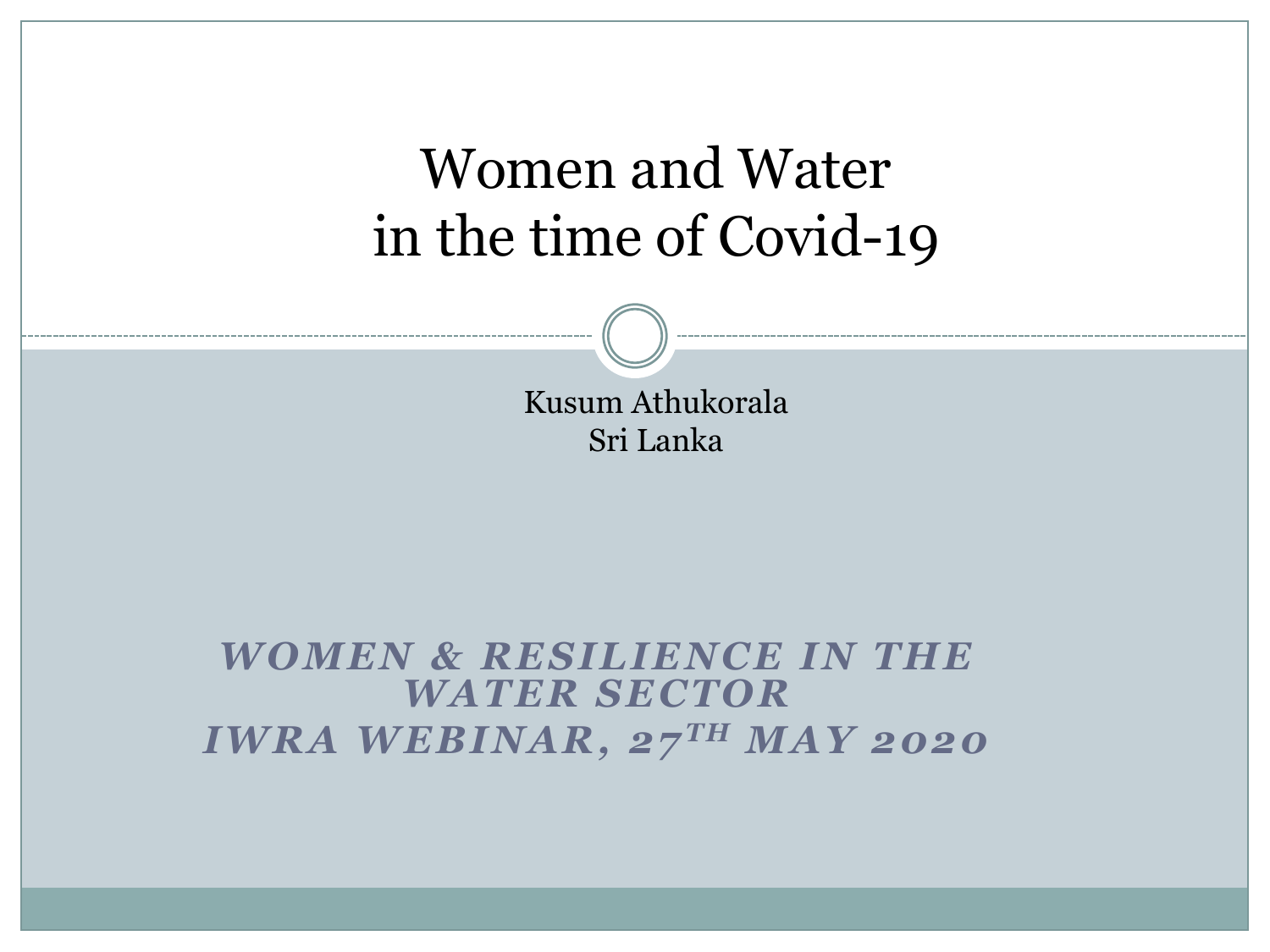"COVID-19 could reverse the limited gain in gender equality and women's rights made over the decades are in danger of being rolled back due to the COVID-19 pandemic"

United Nations Secretary-General António Guterres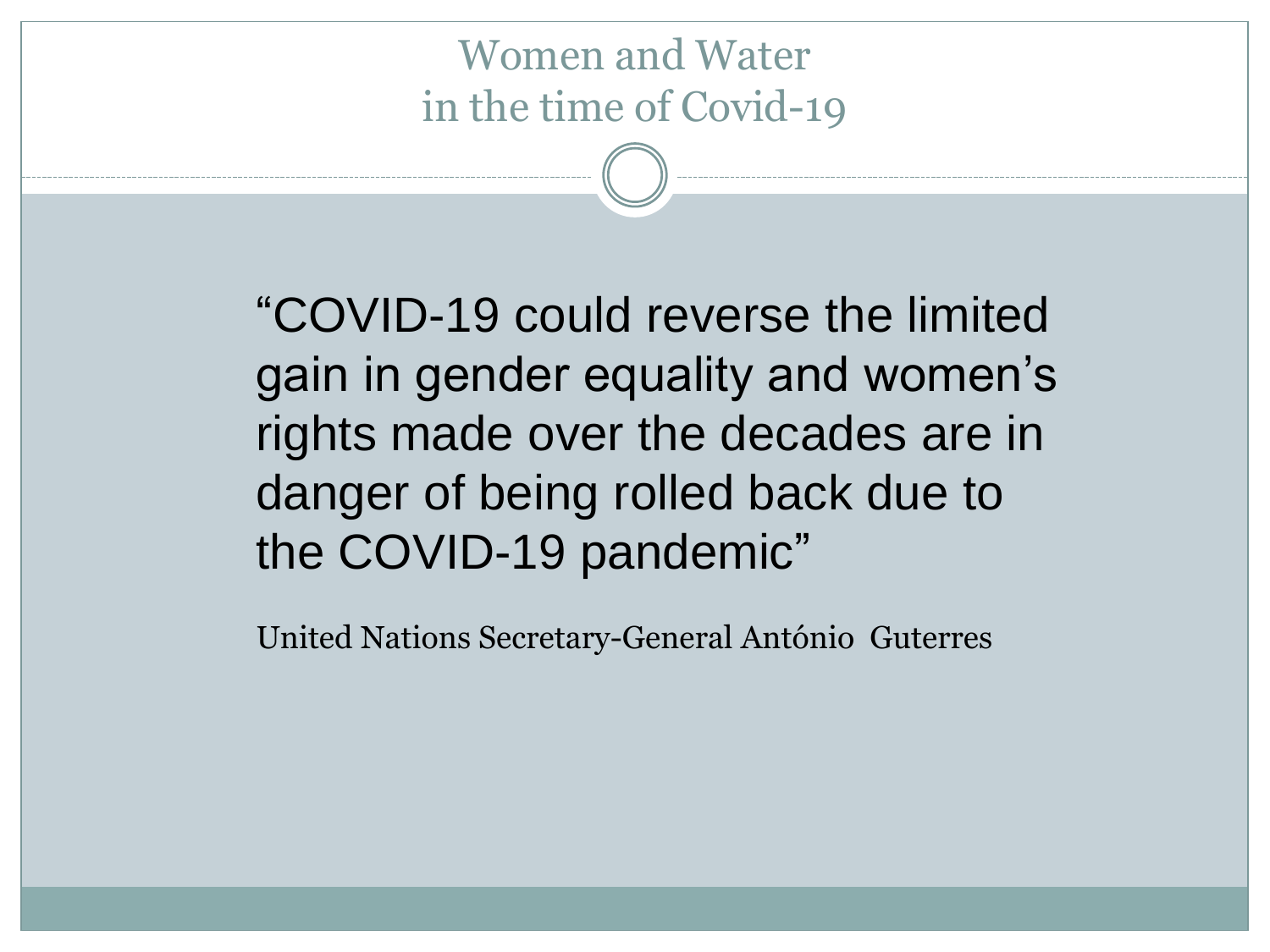"Nearly 60 per cent of women around the world work in the informal economy, earning less, saving less, and at greater risk of falling into poverty" UN

How does COVID 19 impact on women? Women' s capacity for endurance sorely tried already ? What support do they need for recovery?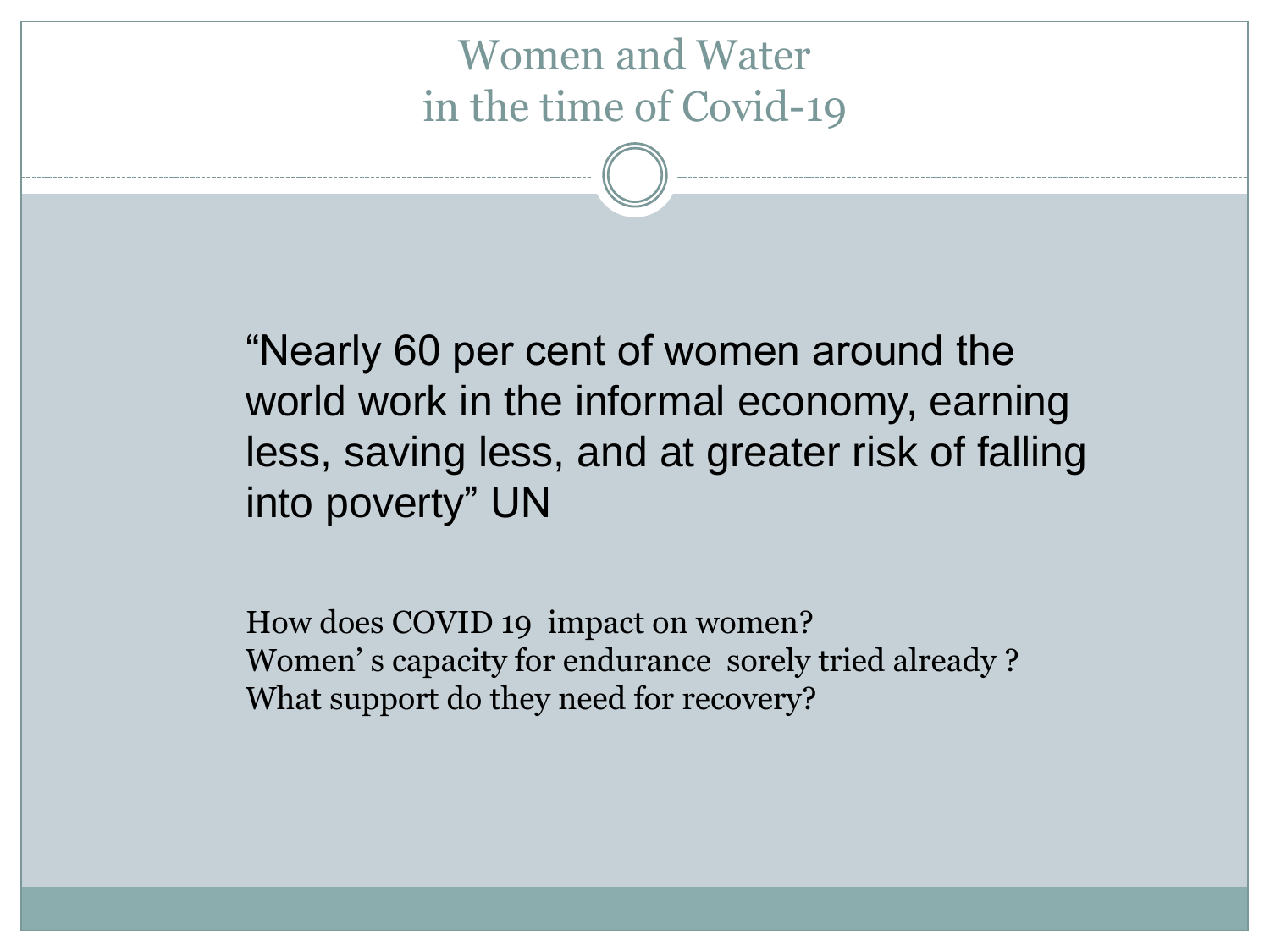Covid-19 emphasizes access to safe water and sanitation but 40 per cent of the global population lack access to clean water and soap at home

- We have been talking WASH through the MDGS and now the SDGs -Will the current crisis help us make it a top global priority?
- Most importantly, will it bring in the critical investment needed?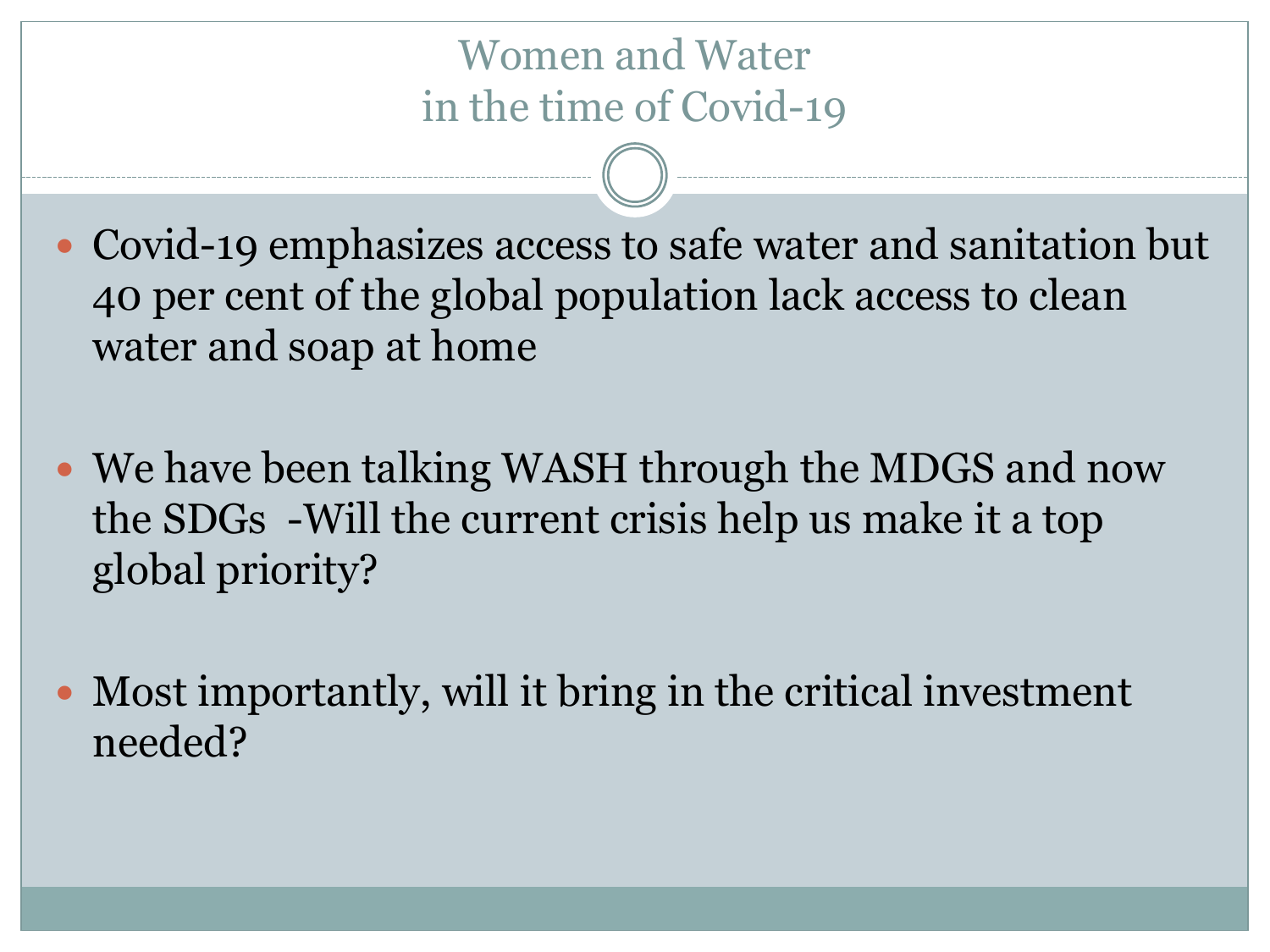# Women and Water in the time of COVID

# **Gender equity is the key to global success**

Ensuring the wellbeing of half the world's population matters, do we believe it? Or do we say it to be diplomatic?

Gender-disaggregating data rates of infection, access to water , unemployment, underemployment, domestic abuse cases, and unpaid labour burden related to pandemic?

A gender-blind approach to fiscal stimulus ? The economic devastation for women could continue well after the pandemic.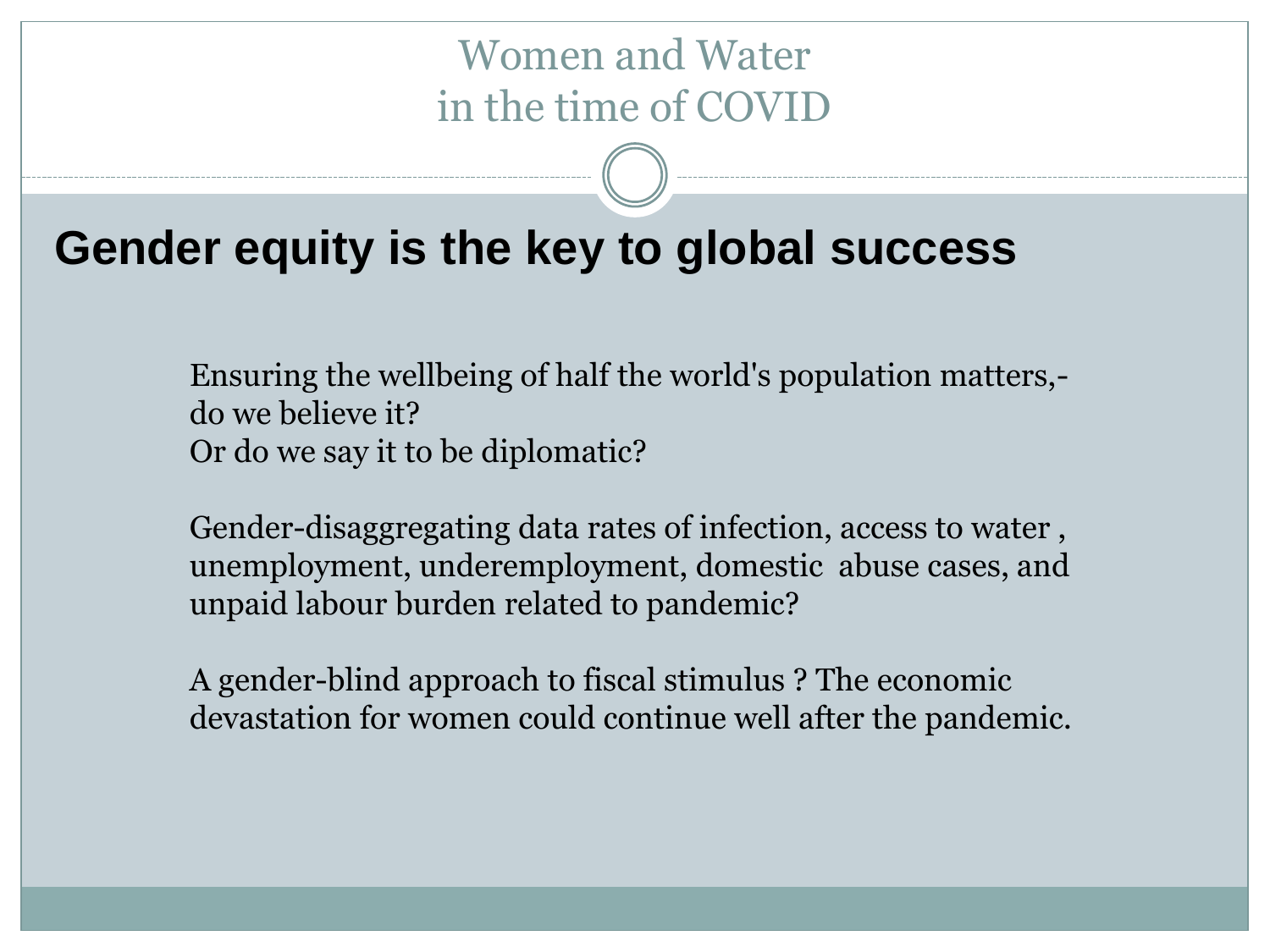

This is the family of a migrant worker walking on the Mumbai Nasik Highway along with their belongings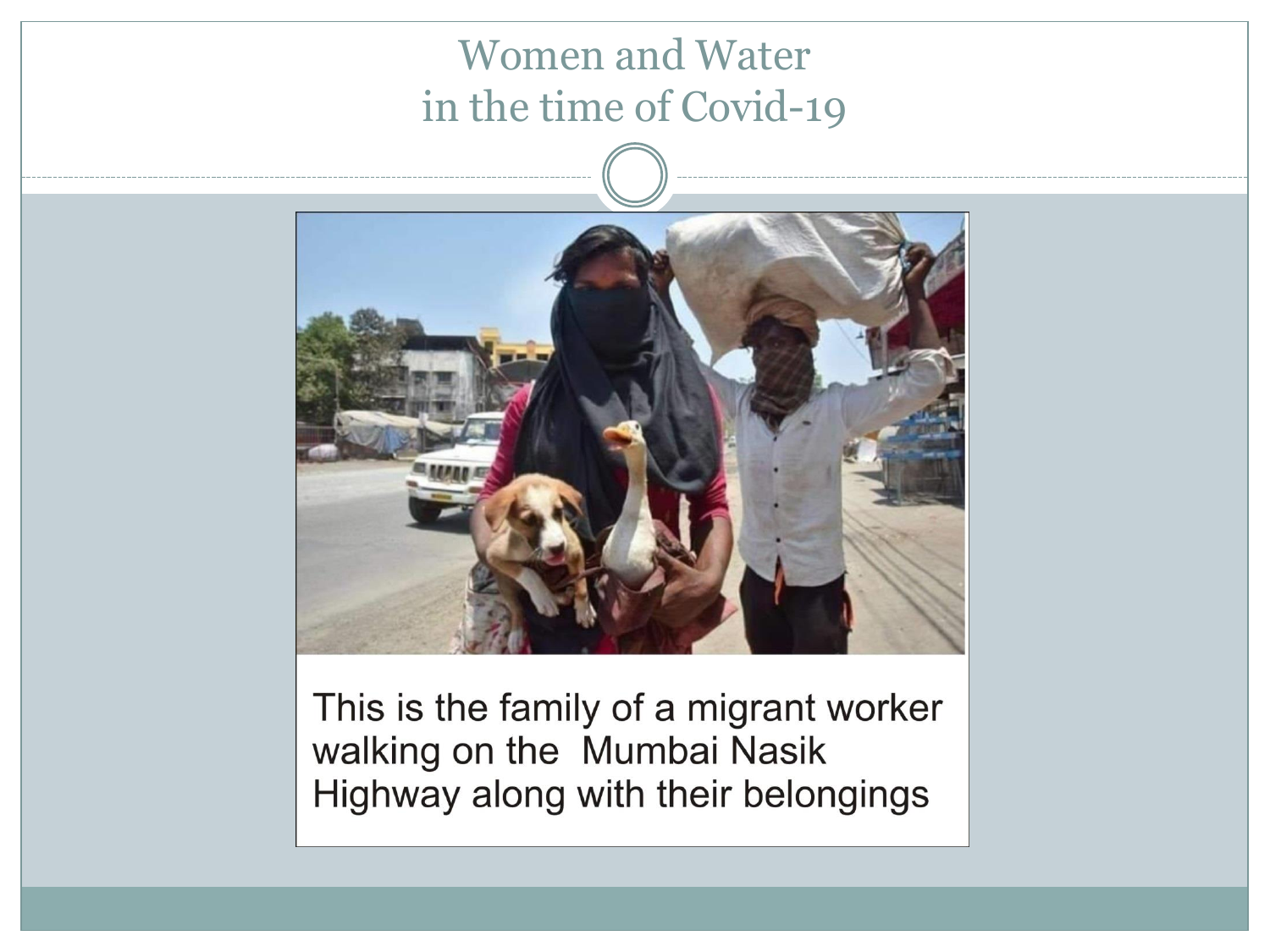#### **A Message from the field**

 "Most of the villagers are daily wage earners and since lockdown they have lost their jobs. This crunch has led them to extreme poverty which in turn has increased violence against girls and women. On the other hand, the farmers under our project have suffered a great loss. The middlemen are not coming hence their produce cannot be sold. Moreover the amount of sell through two or three middlemen is not at all sufficient to run their big families. The fruit farmers are worst sufferers as their produce is getting wasted in the orchards. People are panic-stricken about consuming raw fruits due to the pandemic ……, our area which is …….'s largest fruit producing area is witnessing an absolutely dry season in terms of sell.

 The ration which is provided by the government is not adequate as village families are usually bigger comprised of infants, sick, aged and disabled. The worst sufferers are the single mothers and destitute grannies who have no income at all. We have dedicated ourselves in distributing the relief essentials and food stuff to these vulnerable people. Our resources are limited still we would support these distraught villagers till our last breath. …..Furthermore the violence against girls and women has scaled up drastically leading us to form innovative protection circles to save them. Our group leaders and girls are persistently negotiating with the police and local stakeholders to protect the innocent souls from the imminent danger. "